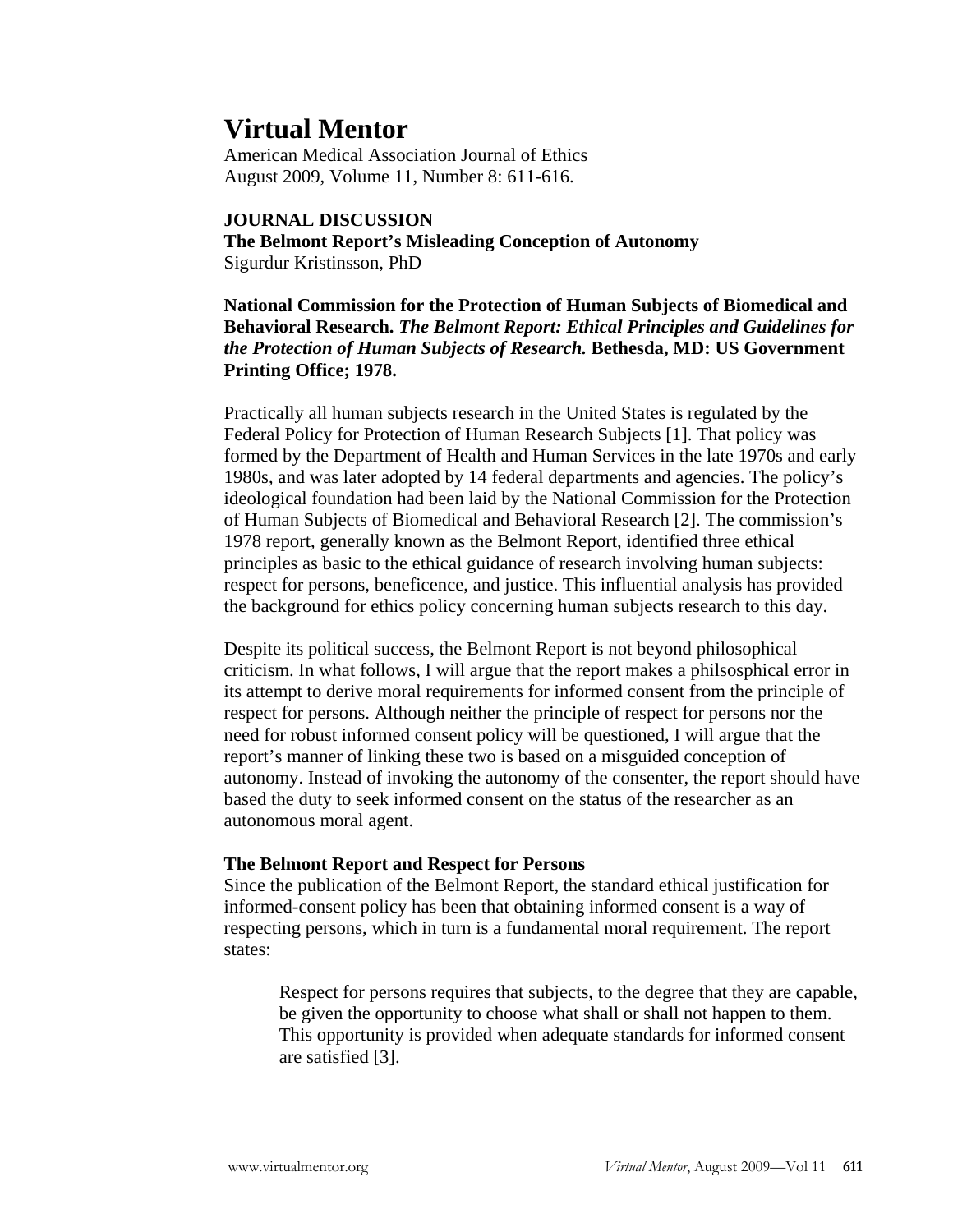Informed consent provides more than an opportunity for choice; it provides choice based on adequate information. But why would it be disrespectful to offer choice without information, and how are we to judge when the provision of information is adequate? The report's answer is that persons with the capacity for selfdetermination—those capable of deliberation about personal goals and of acting under the direction of such deliberation—must be treated as autonomous agents; *their autonomy must be respected* (emphasis added). The report explains that:

To respect autonomy is to give weight to autonomous persons' considered opinions and choices while refraining from obstructing their actions unless they are clearly detrimental to others. To show lack of respect for an autonomous agent is to repudiate that person's considered judgments, to deny an individual the freedom to act on those considered judgments, or to withhold information necessary to make a considered judgment, when there are no compelling reasons to do so [3].

Persons with a capacity for self-determination should thus be (1) free to act on their considered judgments as long as they don't harm others, and (2) informed as needed so that they can form a considered judgment concerning how to act. Together, these statements imply that respect for autonomy requires informed consent.

#### **Self-Determination and the Duty to Inform**

Respect for persons is surely a fundamental moral principle. It is less clear what to make of the Belmont Report's attempt to derive from that principle a general duty to inform, i.e., a duty not to "withold information necessary to make a considered judgment." It would be implausible to think that we are all generally obligated somehow to inform each other, out of mutual respect, in every way that might be helpful for the formation of considered judgments. There is simply no such general duty. Instead, a duty to inform out of respect is inherent in specific contexts of personal and communicative transactions [4]. For example, when money is borrowed, the lender and borrower must be mutually informed about terms and conditions. When service is rendered, the provider must similarly inform the client about the service and its cost. The same applies, only with greater moral force, when the service carries substantive risks for the client or is physically or psychologically invasive. It would be disrespectful to expect the client to agree to such services without being informed about their nature or probable risks and benefits.

Such behavior would not only be disrespectful but also potentially harmful and unfair to the client. It is therefore quite possible that informed consent receives part of its justification from considerations of beneficence and justice. This is not the spirit in which it is presented in the Belmont Report, however, which explicitly states that "the moral requirement that informed consent be obtained is derived primarily from the principle of respect for persons" [3].

It is beyond the scope of this article to examine the ways in which the principles of beneficence and justice underwrite requirements for informed consent. In the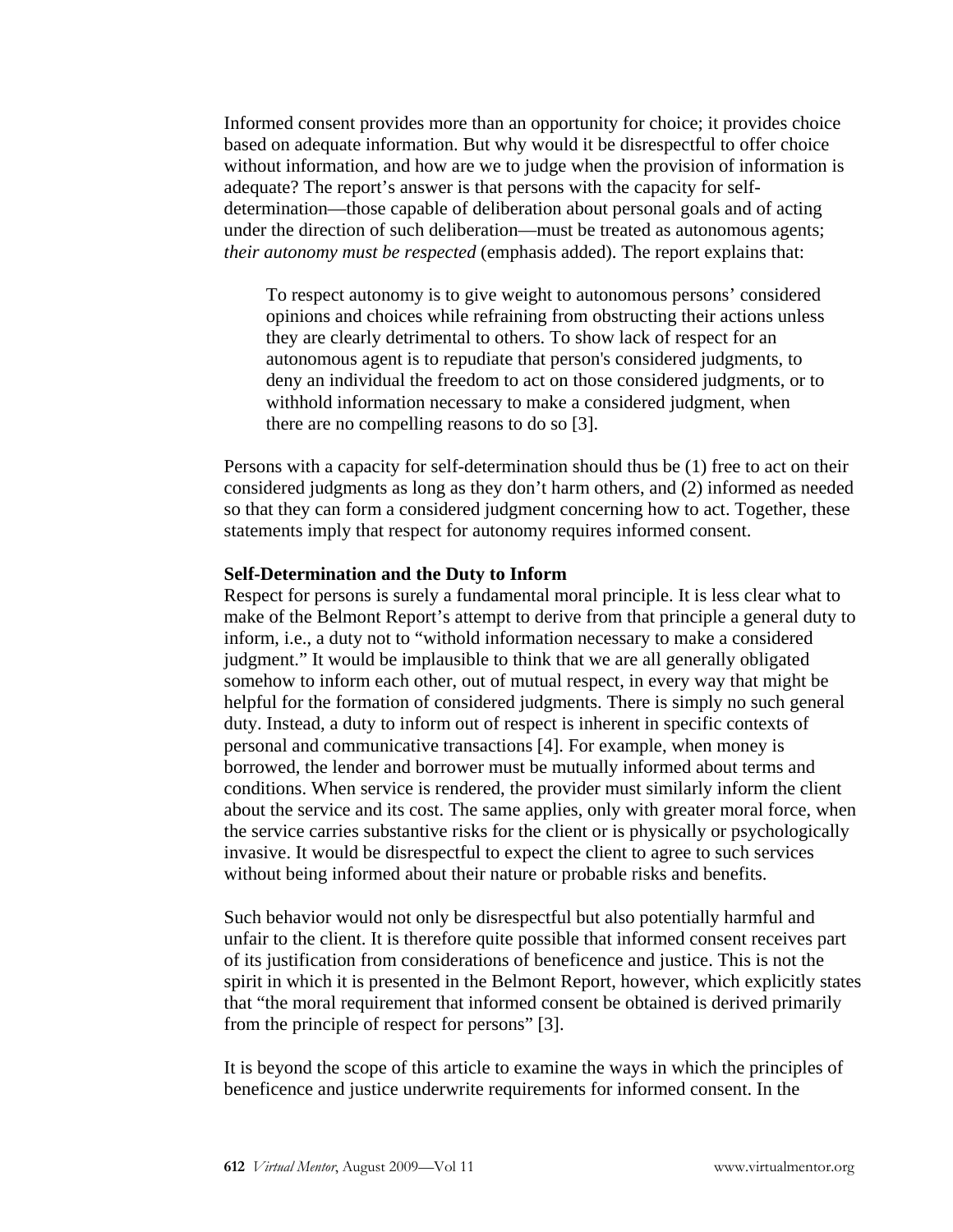absence of such examination, however, the report's emphasis on respect for persons as the main foundation for informed consent seems quite unreasonable in the context of human subjects research. Informed consent should not be the primary tool for preventing research subjects from harm and ensuring fairness; instead, ethics governance should ensure that subjects are not exposed to unreasonable risks or treated unjustly. To put the main burden of assessing the risks and benefits of participation on the individual subject through informed consent would indeed be unfair.

The primary role of informed consent seems better understood as a way of respecting each person as a rational agent who enters into agreements as a moral equal based on honest information. In its secondary role, informed consent protects the subject's well-being, because (1) judgments of what is burdensome or beneficial are often relative to the individual's conception of the good, and (2) the experience of being coerced, deceived, or manipulated is generally a strike against one's well-being.

In typical cases of human subjects research, it would clearly be disrespectful and maleficent to omit informed consent. Infamous failures in this regard were indeed a major motivation for the establishment of the National Commission and for the subsequent regulatory framework for research ethics that received its justification from the Belmont Report. The authors of the report, however, made a mistake in the way they chose to justify informed consent. They tried to argue that informed consent is morally required because it promotes self-determination, i.e., informed personal deliberation leading to the formation of a considered judgment. Such deliberation is obviously valuable, but the mere fact that something is valuable, even intrinsically valuable, does not entail a moral requirement to do whatever is necessary to promote it.

Each of us can promote only a limited number of valuable goals. There will always be an infinite number of goals that we might have promoted but didn't, and this does not mean we have failed morally. Similarly, a human subjects researcher might be sufficiently interested in promoting the self-determination of his research subjects to take measures to inform them about the research with its risks and benefits.

But suppose, hypothetically, that he is not? Merely to point out the value of selfdetermination, as the Belmont Report seems to do in its arguments for informed consent, may not be enough to persuade him. Why should he value these subjects' self-determination more than, say, the maximum cost-effectiveness of his research? Where's the argument that says he must, morally, weigh these values in one way rather than the other? And what if he can argue that omitting informed consent in this instance would ultimately lead to greater benefits to society or mankind? Simply to assert that self-determination is intrinsically valuable is insufficient because any measures to promote self-determination will come at a cost to some other intrinsic value that might then just as well be presented as a ground for an opposing moral duty. The value of self-determination can only be ranked in relation to that (or those) other value(s). (Interestingly, it is even possible to imagine, as Sarah Buss has, a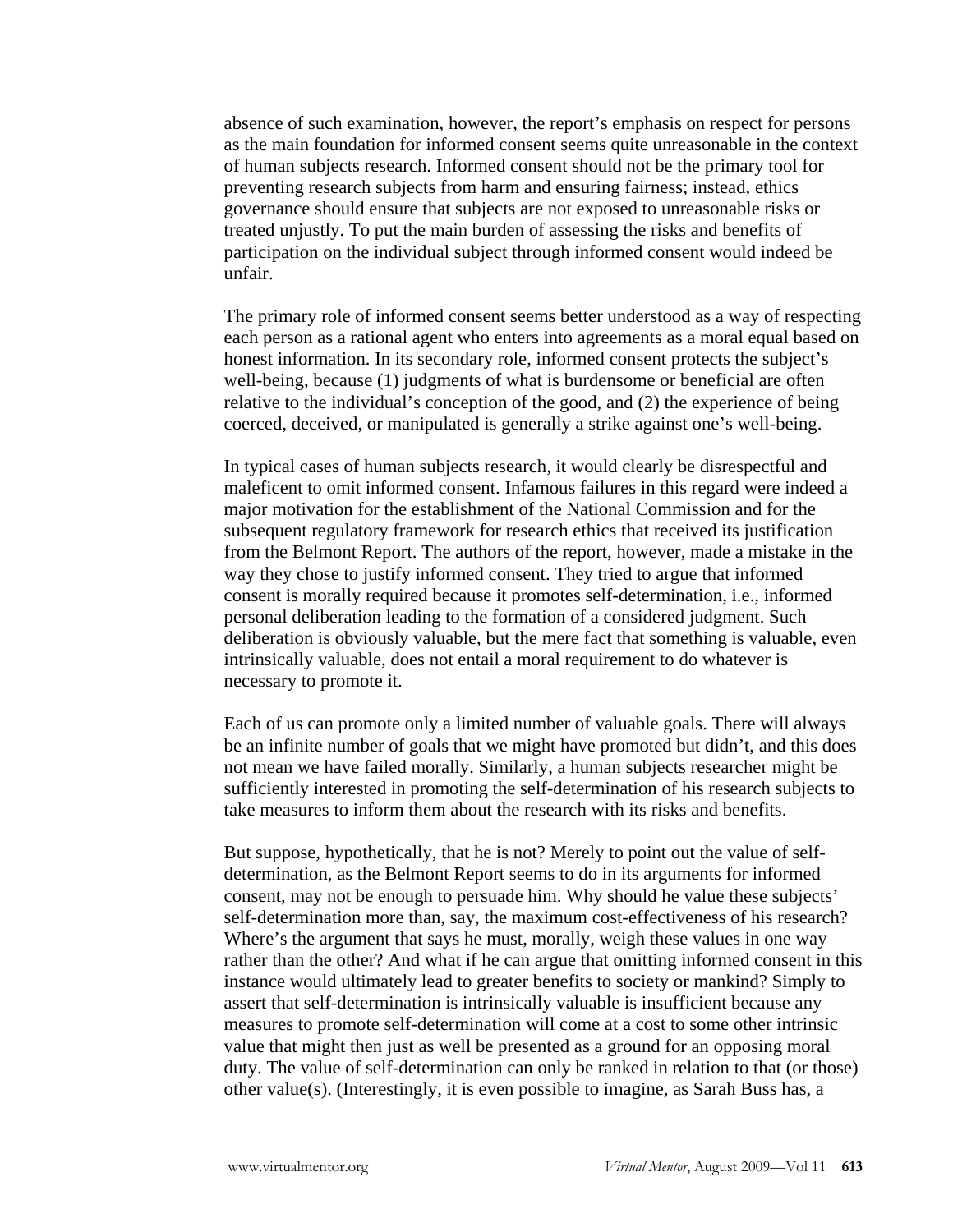person who genuinely values self-determination and yet, without contradiction, sees nothing wrong in manipulation and coercion [5].) So valuing self-determination will not alone get us very far in the direction of justifying requirements for informed consent.

#### **An Alternative Approach**

Fortunately, there are alternatives on the philosophical menu. The term "autonomy" was first introduced to ethical theory by German philosopher Immanuel Kant [6]. Kant's conception of autonomy differs greatly from the one indicated in the Belmont Report [7, 8]. The Belmont definition of autonomy (as self-determination) describes a psychological capacity for personal deliberation and action, a capacity that individuals may enjoy and exercise to various degrees. For Kant, by contrast, our autonomy is the free exercise of our practical reason in accordance with the good, and consists in the fact that the practical reason we all possess has direct implications for how we should act, no matter what our individual desires might be. More specifically, practical reason demands of all of us that *we never use humanity in our own person or that of another merely as a means but always at the same time as an end in itself* [6]. This principle, often referred to as Kant's Formula of Humanity (FH), is indeed relevant to the morality of informed consent, because it implies a prohibition against coercing and deceiving human beings, as well as an obligation to benefit others and avoid harming them.

In addition to providing this promising lead toward a normative principle, the Kantian conception of autonomy puts us in a better position to address the hypothetical researcher who valued cost-effectiveness more than the selfdetermination of his research subjects. If we assume that the researcher has true autonomy, in Kant's sense of the word, it follows that he has an obligation not to deceive or coerce his human research subjects.

#### **Implications for Informed Consent**

With the Formula of Humanity in hand, we are in a better position to consider when informed consent is required and what should count as "adequate standards of informed consent." Kant scholars generally agree that the most plausible candidates for Kantian duties are the duties not to coerce or deceive rational agents [8]. According to Wood, for example, "coercion and deception obviously violate FH because they achieve their end precisely by frustrating or circumventing another person's rational agency and thereby treat the rational nature of the person with obvious disrespect" [9]. Granting this, informed-consent procedures are justified by FH to the extent that they serve the purposes of noncoercion and nondeception.

The remaining question is which standards of informed consent are likely to serve these purposes. O'Neill claims that "informed consent is ethically important because it adds a tough safeguard by which individuals can protect themselves against coercion and deception" [8]. At the same time, she warns that the tendency to increase the amount and specificity of information and to insist on informed-consent procedures in every possible context is not warranted by this goal and can be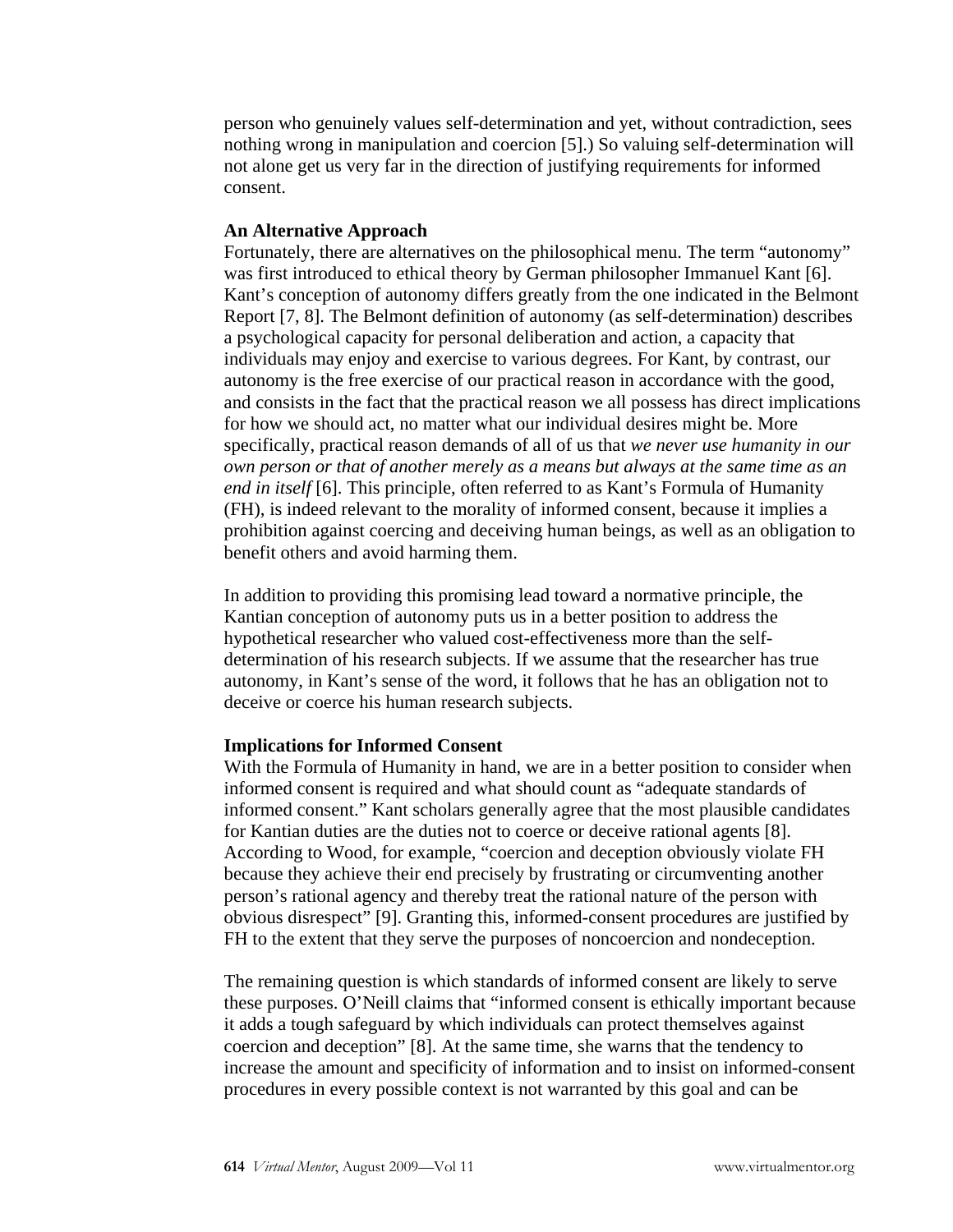contrary to other morally important purposes, such as beneficence, public health, trust, and trustworthiness. Her suggestion is that, instead of inflating informed consent in a misguided attempt to solve all moral problems through one instrument, we should try to make sure that patients, research subjects, and tissue donors have control over the amount of information they receive and whether or not to go along with a proposed course of action (therapy or research). The danger of their being deceived or coerced is effectively limited when they "know that they have access to extendable information and that they have given rescindable consent" [10].

This suggestion seems plausibly motivated by Kant's FH, and it implies that research ethics is not reformed by every additional demand placed on the informed-consent process. All such demands must serve the purpose of minimizing deception and coercion, and it is possible to imagine requirements for more information processing after that purpose has been served. On the Kantian view, the ultimate point of informed consent policy is not to increase endlessly the incidence of personal deliberation on the subject's part, but rather to decrease the incidence of manipulation, deception, and coercion on the researcher's part; the demands of autonomy bind the researcher. In fact, insisting that patients or potential subjects engage in extensive deliberation and information processing may arguably have the effect of frustrating their self-determination if they are neither willing nor able to engage in such efforts. Attempts to implement inflated informed-consent procedures may thus bespeak inadequate respect for persons who would rather not have the responsibility of deliberating and reflecting on the pros and cons of what they are being offered.

#### **Conclusion**

The Belmont Report rightly insists that informed-consent policy is justified by respect for persons and considerations of autonomy. The justification, however, should be along the lines of Kantian autonomy, basing informed consent on the Formula of Humanity and not on the value of self-determination. Informed consent may of course have unrelated benefits, such as helping individuals protect themselves from harm and exert control over their lives. These benefits will not, however, justify the significance informed consent has been given in bioethics in the past few decades. Insofar as that emphasis is justified, it rests on deeper considerations of real respect for persons.

This conclusion is of more than mere academic interest because the Formula of Humanity will guide our judgments about informed-consent policy differently than the Belmont Report does. Policy will no longer be based on how far it goes in the direction of offering people opportunities for personal deliberation. Instead, it will be rated by how well it protects people against deception and coercion. This difference in approach should certainly lead to policies that are different—perhaps less demanding and more flexible—than those that are naturally supported by the Belmont Report.